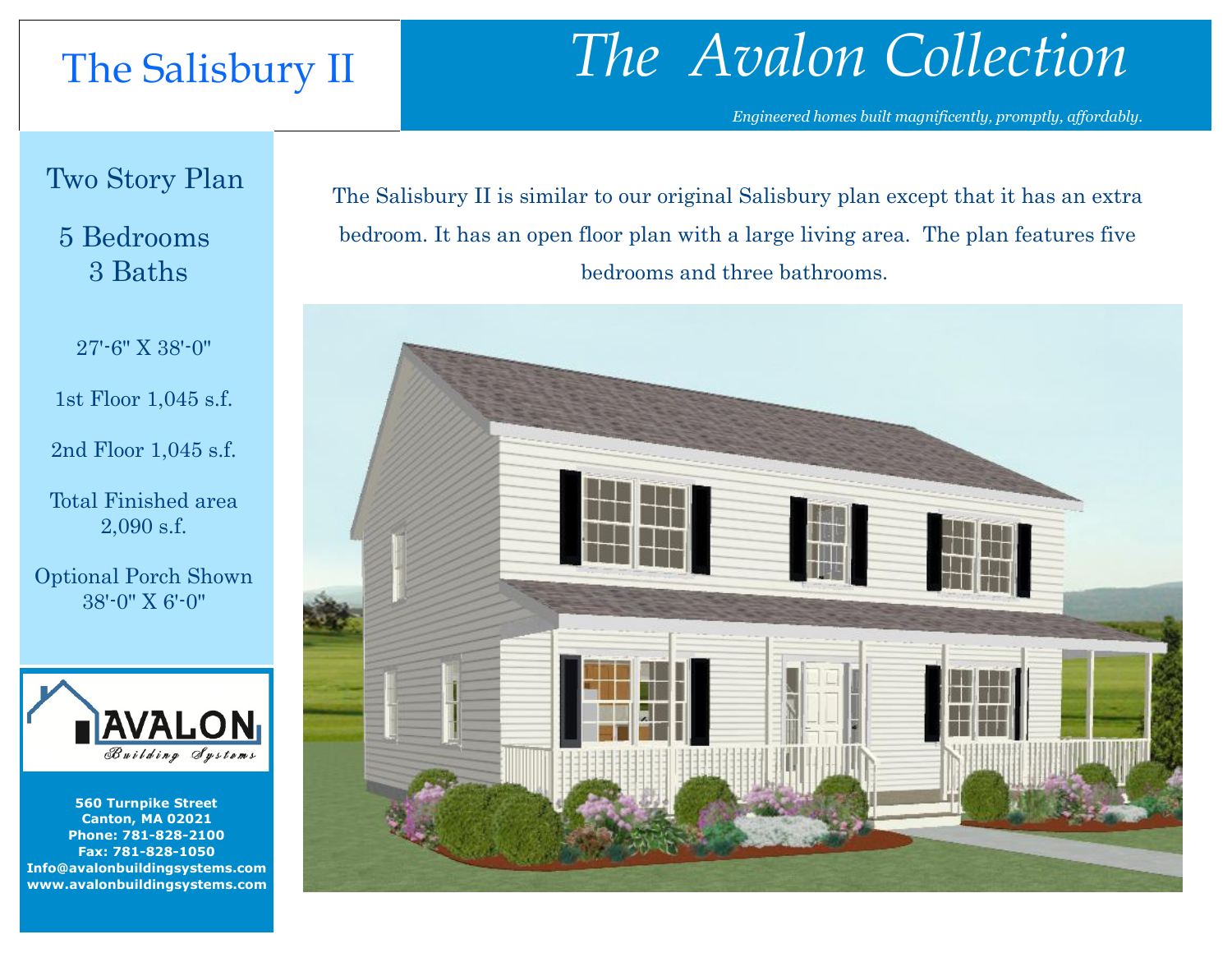## The Salisbury II

# *The Avalon Collection*

*Engineered homes built magnificently, promptly, affordably.* 

Two Story Plan

### 5 Bedrooms 3 Baths

27'-6" X 38'-0"

1st Floor 1,045 s.f.

2nd Floor 1,045 s.f.

Total Finished area 2,090 s.f.

Optional Porch Shown 38'-0" X 6'-0"



**560 Turnpike Street Canton, MA 02021 Phone: 781-828-2100 Fax: 781-828-1050 Info@avalonbuildingsystems.com www.avalonbuildingsystems.com**

The Salisbury II is similar to our original Salisbury plan except that it has an extra bedroom. It has an open floor plan with a large living area. The plan features five bedrooms and three bathrooms.